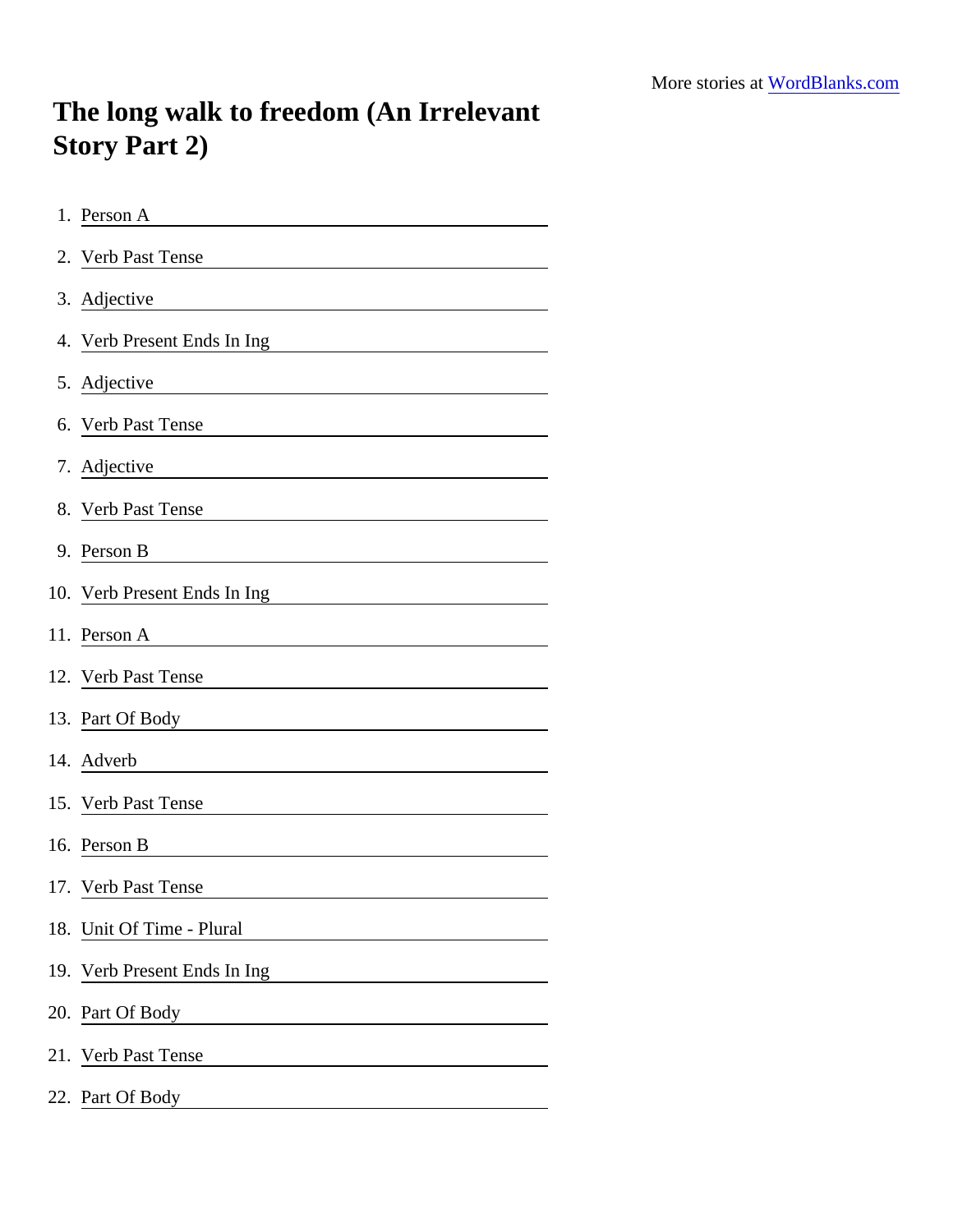|     | 23. Verb Present Ends In Ing          |
|-----|---------------------------------------|
|     | 24. Adjective                         |
|     | 25. Adjective                         |
|     | 26. Noun                              |
|     | 27. Beast Such As An Ogre             |
|     | 28. Person B                          |
|     | 29. Person A                          |
|     | 30. Verb Past Tense                   |
|     | 31. Part Of Body                      |
|     | 32. Verb Base Form                    |
|     | 33. Part Of Body                      |
|     | 34. Verb Past Tense                   |
|     | 35. Verb Present Ends In Ing          |
|     | 36. Noun                              |
|     | 37. Same Beast                        |
|     | 38. Insect                            |
|     | 39. Verb Past Tense                   |
|     | 40. Verb Present Ends In Ing          |
|     | 41. Part Of Body                      |
|     | 42. Person B                          |
|     | 43. Emotion                           |
|     | 44. Verb Past Tense                   |
|     | 45. Same Beast - Plural               |
|     | 46. Verb Past Tense                   |
| 47. | Group Of Something Or People - Plural |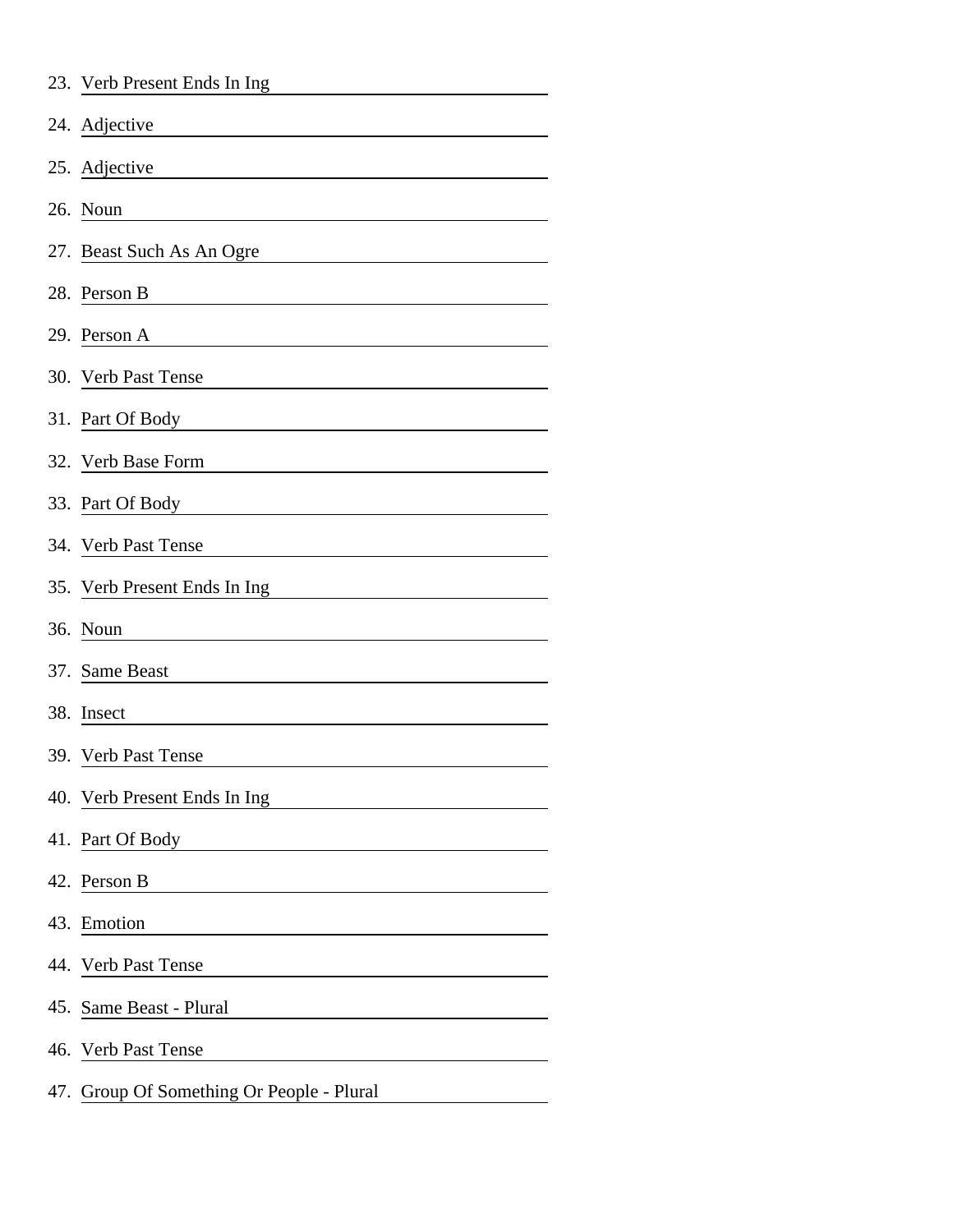| 48. Predator                 |  |  |  |  |  |  |
|------------------------------|--|--|--|--|--|--|
| 49. Verb Present Ends In S   |  |  |  |  |  |  |
| 50. Prey                     |  |  |  |  |  |  |
| 51. Verb Past Tense          |  |  |  |  |  |  |
| 52. Adverb                   |  |  |  |  |  |  |
| 53. Adjective                |  |  |  |  |  |  |
| 54. Adjective                |  |  |  |  |  |  |
| 55. Same Beast               |  |  |  |  |  |  |
| 56. Adjective                |  |  |  |  |  |  |
| 57. Person A                 |  |  |  |  |  |  |
| 58. Person B                 |  |  |  |  |  |  |
| 59. Person B                 |  |  |  |  |  |  |
| 60. Person A                 |  |  |  |  |  |  |
| 61. Same Beast - Possession  |  |  |  |  |  |  |
| 62. Verb Present Ends In Ing |  |  |  |  |  |  |
| 63. Verb Present Ends In Ing |  |  |  |  |  |  |
| 64. Number                   |  |  |  |  |  |  |
| 65. Unit Of Time - Plural    |  |  |  |  |  |  |
| 66. Adjective                |  |  |  |  |  |  |
| 67. Adjective                |  |  |  |  |  |  |
| 68. Colour                   |  |  |  |  |  |  |
| 69. Noun Plural              |  |  |  |  |  |  |
| 70. Verb Past Tense          |  |  |  |  |  |  |
| 71. Adjective                |  |  |  |  |  |  |
| 72. Noun Plural              |  |  |  |  |  |  |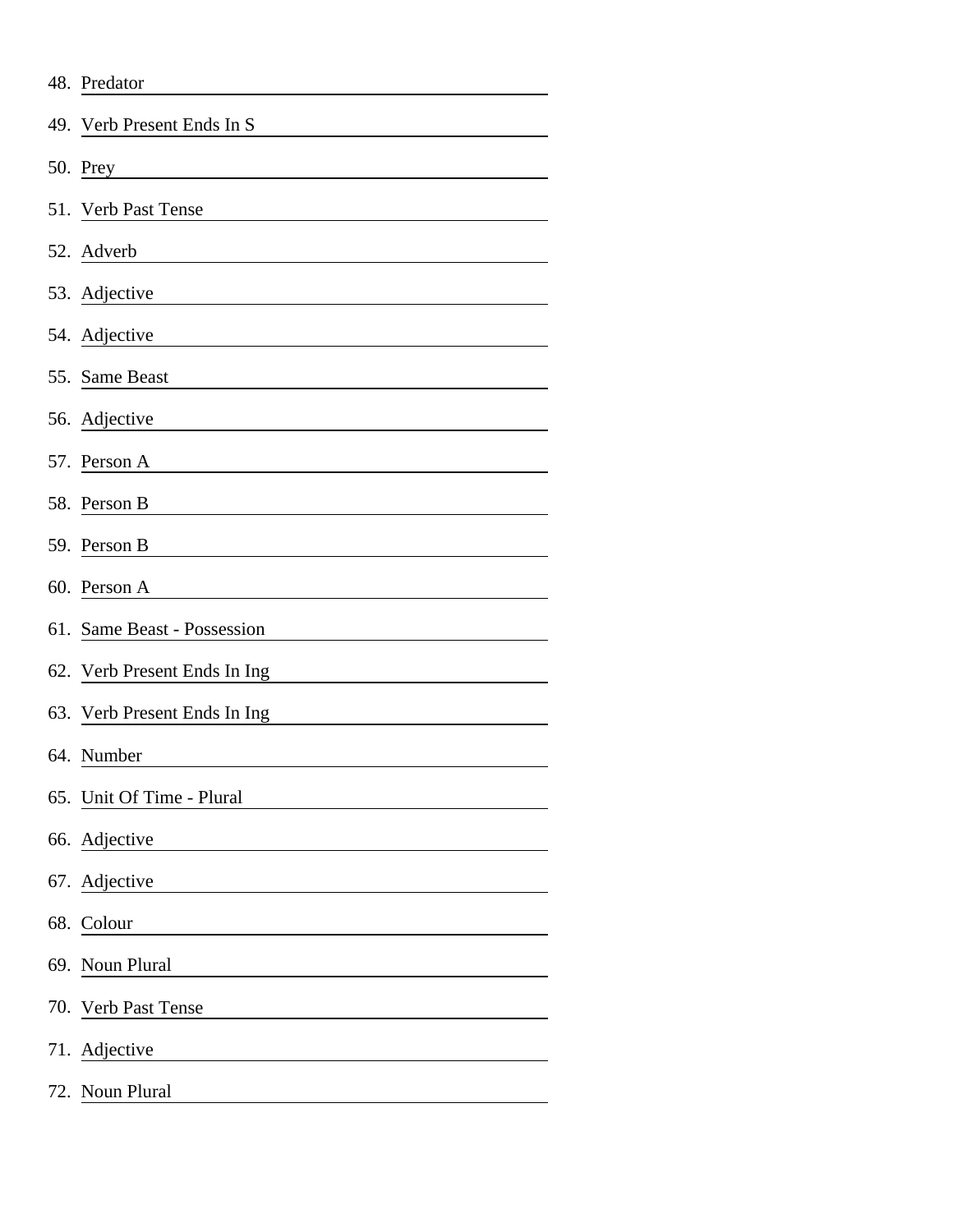| 73. Verb Past Tense |
|---------------------|
| 74. Adjective       |
| 75. Adjective       |
| 76. Adjective       |
| 77. Adjective       |
| 78. Adjective       |
| 79. Adjective       |
| 80. Same Beast      |
| 81. Verb Past Tense |
| 82. Adjective       |
| 83. Adjective       |
| 84. Noun            |
| 85. Verb Past Tense |
| 86. Adjective       |
| 87. Noun Plural     |
| 88. Adverb          |
| 89. Verb Past Tense |
| 90. Verb Past Tense |
| 91. Noun            |
| 92. Adjective       |
| 93. Adjective       |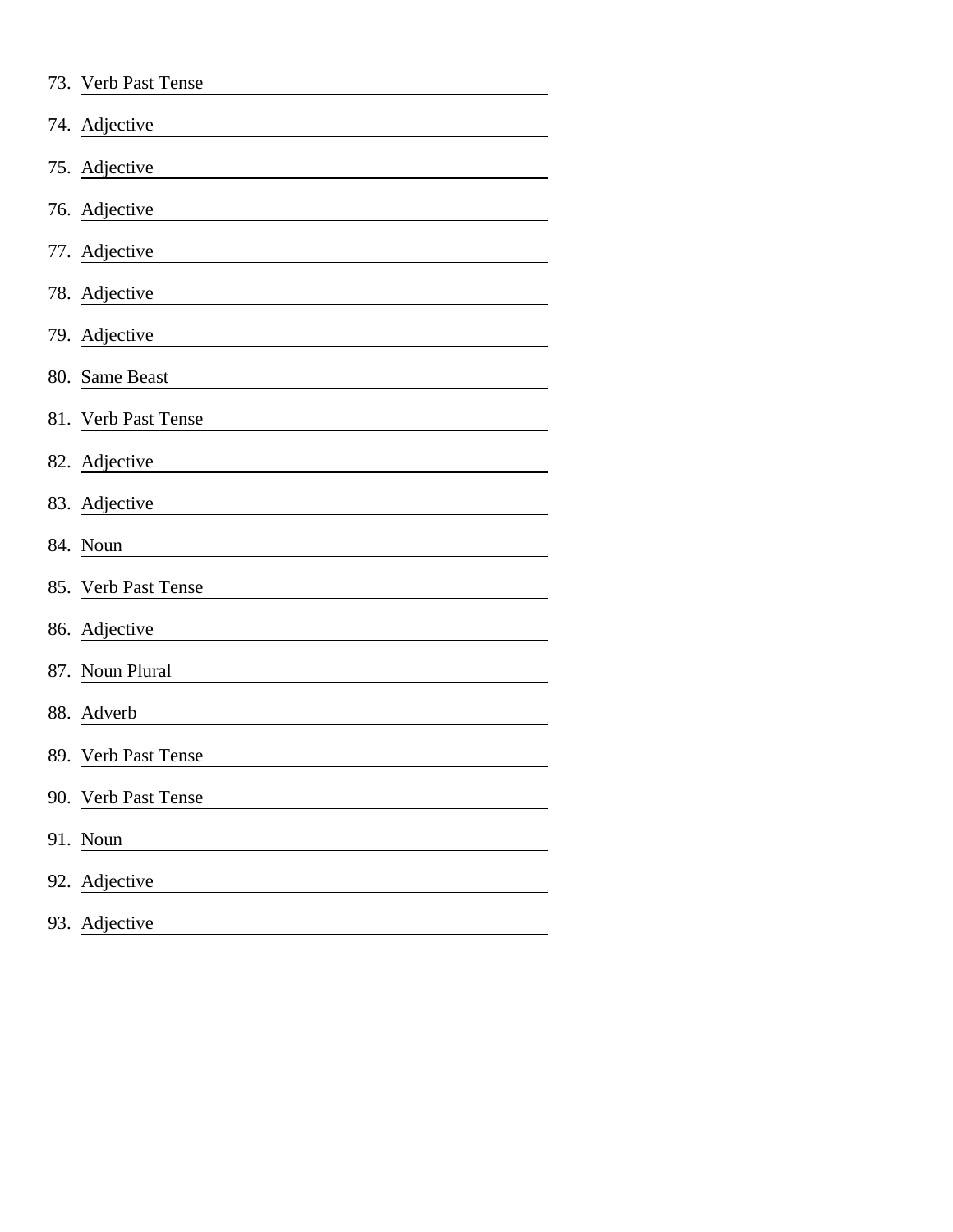## **The long walk to freedom (An Irrelevant Story Part 2)**

Person A had not expected to be seeing what he was seeing, the angels he had expected were green, and a lot more scaly. The beautiful white cloud-tops were all brown and mushy. Finally the stairway that he thought he would have climbed to be here was white, cold, and gushing down towards him. Flecks of spray Verb Past Tense the Adjective mixture of dried blood and mud from his Verb Present ends in ING body, which ran onto the Adjective ground and mixed in with the other fluids that verb Past Tense the surroundings. He heard a Adjective groan come from a Verb Past Tense shape that was lying on the other side... Person B . Suddenly Verb Present ends in ING that he was alive, Person A Verb Past Tense to his Part of Body  $\qquad \qquad \text{and} \qquad \qquad$  Adverb  $\qquad \qquad \qquad \text{Verb Past Tensor} \qquad \qquad \text{Over to} \qquad \qquad \text{Person B} \qquad \qquad \text{Let} \qquad \text{Verb Past}$ Tense him over and after a few Unit of time - Plural he started Verb Present ends in ING . He was definitely alive, although it appeared as if his <u>Part of Body had Verb Past Tense</u> his Part of Body and was Verb Present ends in ING through like a Adjective Adjective Adjective Noun . "What happened to the  $\_\_\_\_\$ Eeast such as an ogre  $\_\_\$ ?" murmured  $\_\_\_\_\_\$ Person B ,  $\_\_\_\_\_\_\$ Person A  $\_\_\_\_\_\_\_\_\_\$ Past Tense his Part of Body in confusion, causing more blood to Verb Base Form out of the cut in his Part of Body **. He had completely forgotten about it in all the confusion. They both** Verb Past Tense along the riverside to the Verb Present ends in ING mound of Noun that was the Same beast  $\Box$ , Insect  $\Box$  Verb Past Tense  $\Box$  around his  $\Box$  Verb Present ends in ING  $\Box$  Part of Body . "Well thank goodness, it turned out the balcony was an escape route after all" concluded Person B "Hmm, I can't help feeling emotion for it though, I mean, it wasn't his fault he fell to his death. If we hadn't verb Past Tense him in the first place he would still be in his den doing whatever Same beast - Plural **do, and even though he** Verb Past Tense **all the innocent** Group of something or people - Plural around his home it may just be what he's supposed to do, like how a <u>Predator Predator Verb Present ends in S</u> an Prey . We Verb Past Tense him Adverb ". "Listen, his life was probably <u>Adjective anyway</u>. Now we have freed him, he's at peace" "Yes, dead. Oh well, today has been... <u>Adjective J</u>, I need a plaster, you need an ambulance, and the Same beast **needs a hearse - and a** Adjective **one at that**"